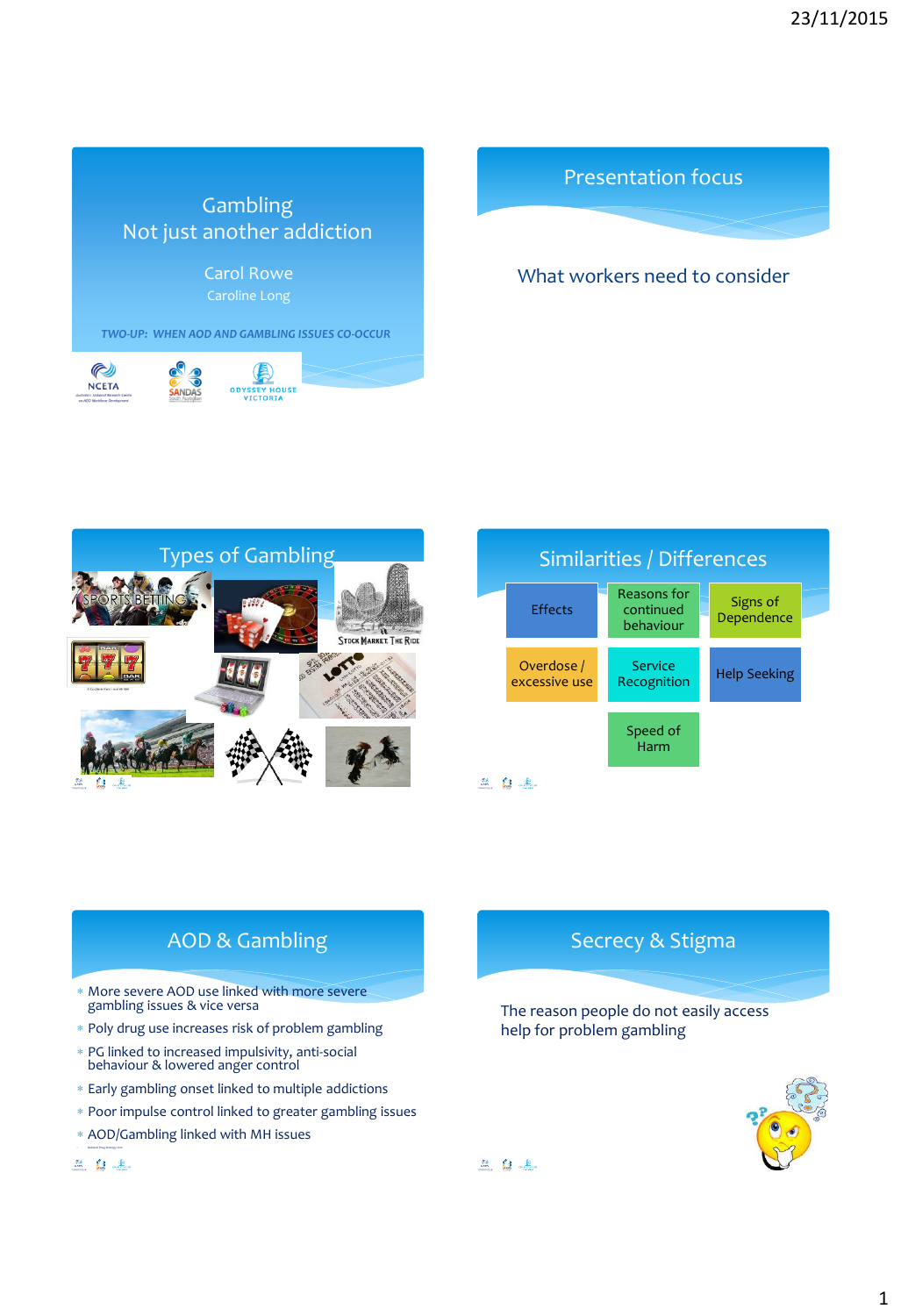## Worker's views

#### **AOD Workers**

- Screen but don't often follow up
- Lack confidence
- Label
- Seen as loss of control over money and self
- No understanding or reflection as to why this issue is occurring
- Seen as debt not addiction
- Less severe
- \* Impact on family
- \* Difficult to address cognitive distortions
- *Carroll A., et al., Stigma and help-seeking for gambling problems. 2013, Centre for Gambling Research, The Australian National University: Canberra.*

## Gamblers' view of stigma

- Shame & embarrassment
- Guilt
- Feel stupid



血血土





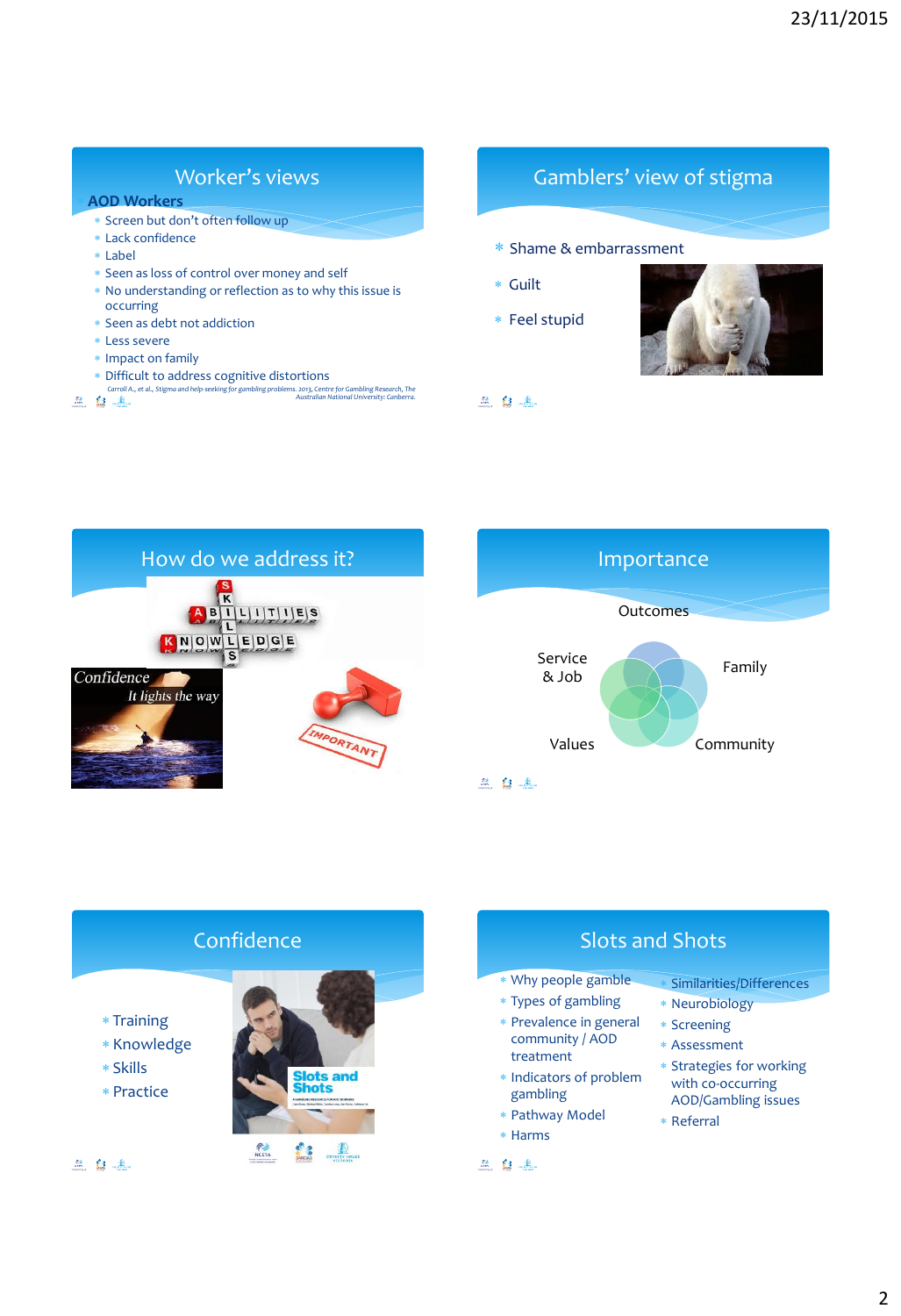



# Dealing with Irrational Beliefs

- \* Illusion of control
- Superstition
- Over/under estimating own skill
- Gambler fallacy past controls the future
- Chasing losses due to change
- 自是



| oniid                               |                       |
|-------------------------------------|-----------------------|
| * AOD clinicians already have these |                       |
| Pharmacology (Naltrexone)           | Withdrawal            |
| <b>Residential Rehabilitation</b>   |                       |
| Counselling                         |                       |
| Motivational Interviewing           | <b>CBT</b>            |
| Relapse Prevention                  | <b>Harm Reduction</b> |
| Delay, Distract, Decide             | Mindfulness           |
| Family inclusion                    | Other                 |
|                                     |                       |

Skills





# 3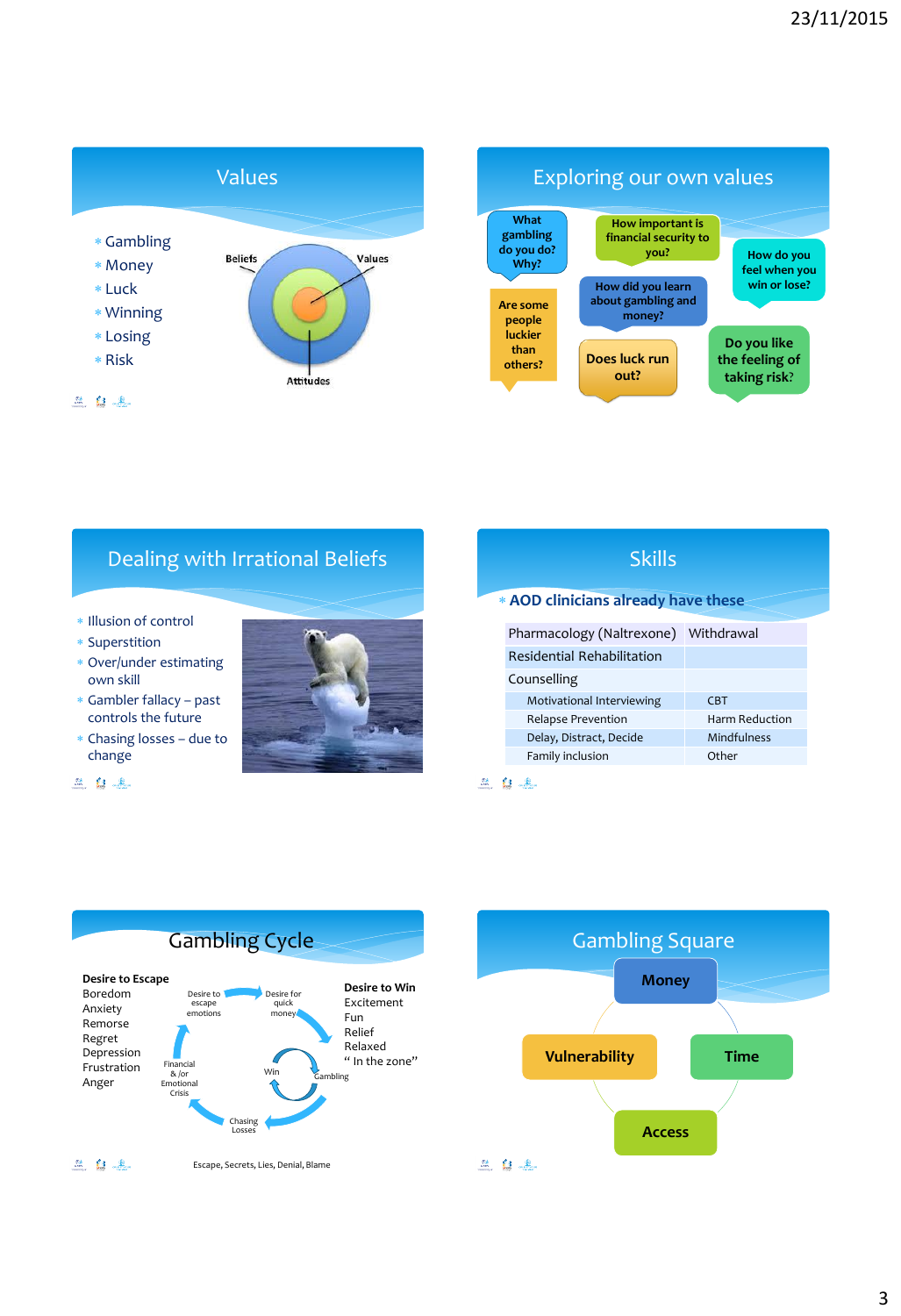## Suicide Risk Assessment

Gambling related suicide

- $*$  128 in 12 years
- 84% men
- Highest risk 30-39 years for men & women *(Vic. Coroners Court 2013)*
- \* 1 in 5 suicidal patients had problem gambling issues

*(Alfred Hospital)*

血血土

#### $\frac{m}{\sin \theta}$  ( )  $\frac{0}{\sin \theta}$  .



## Bringing up the issue

- Screening tools
- Asking indirectly
- Asking directly

# Tying it together

Working holistically Treatment planning Referral

## Summary

- Types of gambling
- High correlation between AOD & Gambling
- Clients less likely to disclose STIGMA
- Awareness of your own values helps the client
- Strategies for working with clients

#### 显自主

### **Resources**

**Slots and Shots – Gambling Resource for AOD Workers**

#### Available 19 November 2015

- [www.odyssey.org.au](http://www.odyssey.org.au/)
- [www.sandas.org.au](http://www.sandas.org.au/)
- [www.nceta.flinders.edu.au](http://www.nceta.flinders.edu.au/)

#### **Gambling Skills Set**

- Accredited Training
- **www.odyssey.org.au**

兰自主